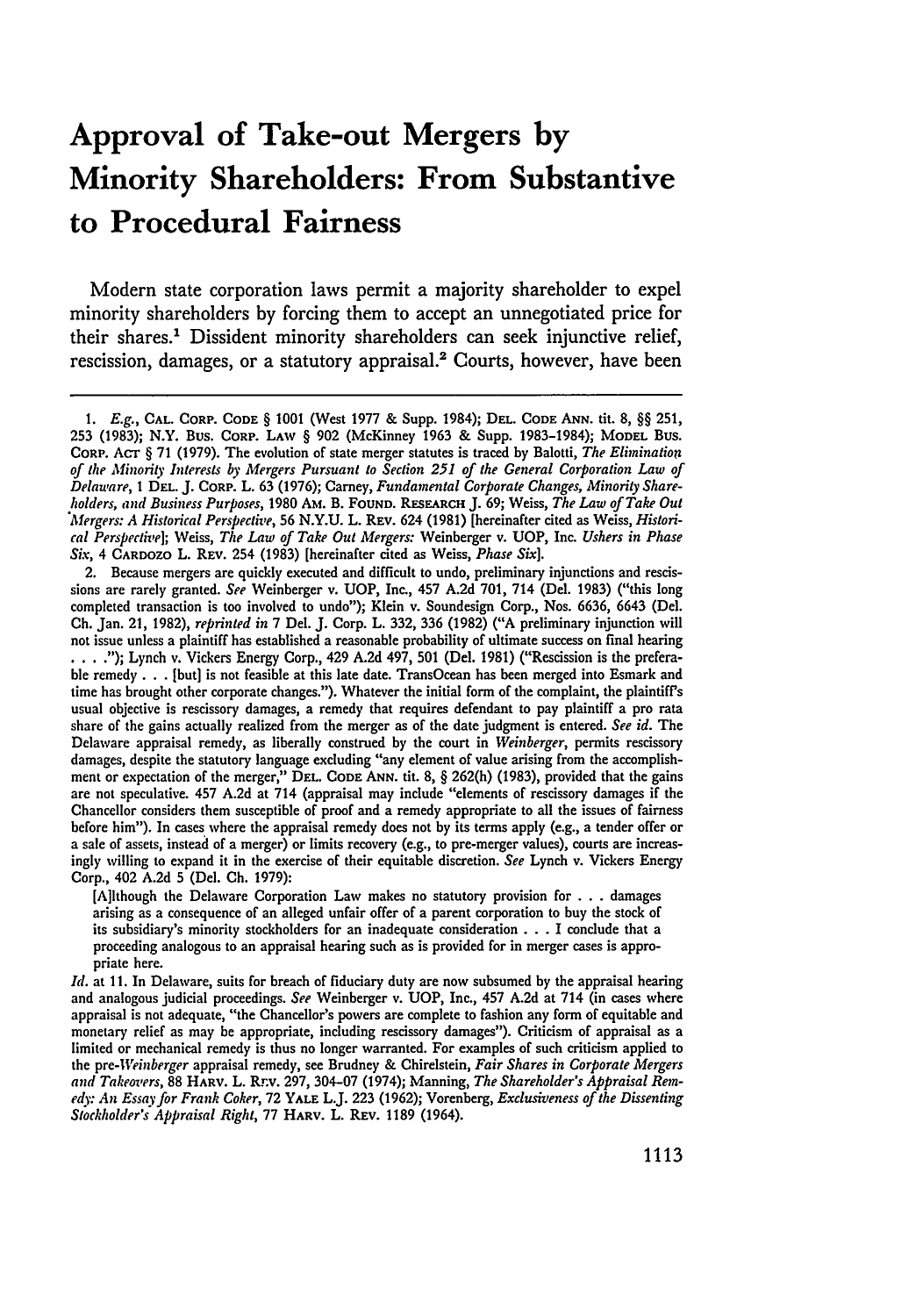unable to devise uniform methods of calculating a share's intrinsic value.<sup>3</sup> Thus their opinions regarding the substantive fairness of take-out mergers lack sufficient precedential force to guide corporate planning or to permit dismissal of groundless suits before trial.4 No refinement of economic analysis can solve this problem because even if a take-out were demonstrably fair in some objective sense, it would still raise questions of fairness when imposed on the minority against its will.<sup>5</sup> Courts should abandon the effort to establish objective economic criteria of substantive fairness in favor of the more modest but more workable goal of procedural fairness: to safeguard free choice. Procedural fairness grounded in informed decisionmaking provides a basis for adjudication more in keeping with the policies of state merger statutes, the disclosure requirements of federal securities regulation, and judicial competence.

This Note argues that a take-out merger is procedurally fair if it requires an informed affirmative vote by a majority of the minority shares.<sup>6</sup>

5. The unfairness of coercive take-outs is urged by Cary, *Federalism and Corporate Lau': Reflections Upon Delaware,* 83 **YALE** L.J. **663** (1974), and Brudney & Chirelstein, *supra* note 2, at 297. These authorities may have persuaded the Delaware court, in Singer v. Magnavox, **380 A.2d 969** (Del. 1977), to reject the position earlier taken in David J. Greene & Co. v. Schenley Indus., 281 A.2d 30 (Del. **Ch.** 1971):

[U]nder the law of merger each minority stockholder **. . .** has had at least constructive notice that he may be lawfully eliminated as such a stockholder unless the plan of corporate reorganization designed to absorb his stock interest is so grossly unfair as to **be** invalid. **.** .[I]f plaintiffs and others are not satisfied with the value placed on their shares by [defendant], and no fraud or blatant overreaching is demonstrated, their recourse is to an appraisal.

*Id.* at 35. *Accord* Stauffer v. Standard Brands, Inc., 187 **A.2d** 78, 80 (Del. 1962); Federal United Corp. v. Havender, 24 Del. **Ch.** 318, 11 **A.2d** 331, 342 (1940). In Weinberger v. **UOP,** Inc., 457 **A.2d** 701,715 (Del. 1983), the court announced its "return to the well established principles" of these cases "mandating a stockholder's recourse to the basic remedy of an appraisal." *See supra* note 2. It is not possible to determine in the abstract whether the forced removal of minority shareholders is inherently unfair, regardless of the price. Take-out mergers present conflicting equities that cannot be credibly or consistently resolved by any substantive theory or principle. Hence this Note argues that the emphasis of adjudication should shift from substantive to procedural fairness.

**6.** Several courts and commentators have considered minority approval, but they treat it as a variant of ex post shareholder ratification of voidable corporate actions. This analysis overlooks the importance of the minority's vote as a substitute for the otherwise coercive imposition of majority will and instead seeks objective measures of fair price as the primary criteria of substantive fairness. Thus, no court or commentator reaches the conclusion urged in this Note: that procedural fairness achieved through minority approval is a better standard of equity than reliance on objective economic criteria of intrinsic value and substantive fairness. The legal effect of minority approval was an issue "of first

1114

**<sup>3.</sup>** "Intrinsic value," the underlying objective worth of a share, is the measure of a substantially fair price. For the elements of intrinsic value, see Tri-Continental Corp. v. Battye, **31** Del. **Ch. 523,** 74 **A.2d 71, 72 (1950).** For an indication of the complexity of "intrinsic value," see Weinberger v. UOP, Inc., 426 A.2d 1333, 1356–62 (Del. Ch. 1981) (comparative analysis and discounted cash flow<br>as competing methods of valuation), 1ev'd 457 A.2d 701, 712 (Del. 1983) (rejecting as outmoded the "Delaware block" or weighted average method of computing share value).

*<sup>4.</sup> See generally* Fischel, *The "Race to the Bottom" Revisited: Reflections on Recent Developments in Delaware's Corporation Law,* 76 Nw. U.L. REv. 913, 942 (1983) *(Singer* cases are departure from prior case law); Weiss, *Phase Six, supra* note 1, at 258 (court, on its own volition, undertook to review and overrule the *Singer* cases). Given the remarkable instability of judicial precedents in this area, neither shareholders nor corporate managers can be certain of their rights and liabilities in planning, contesting, or defending take-out mergers.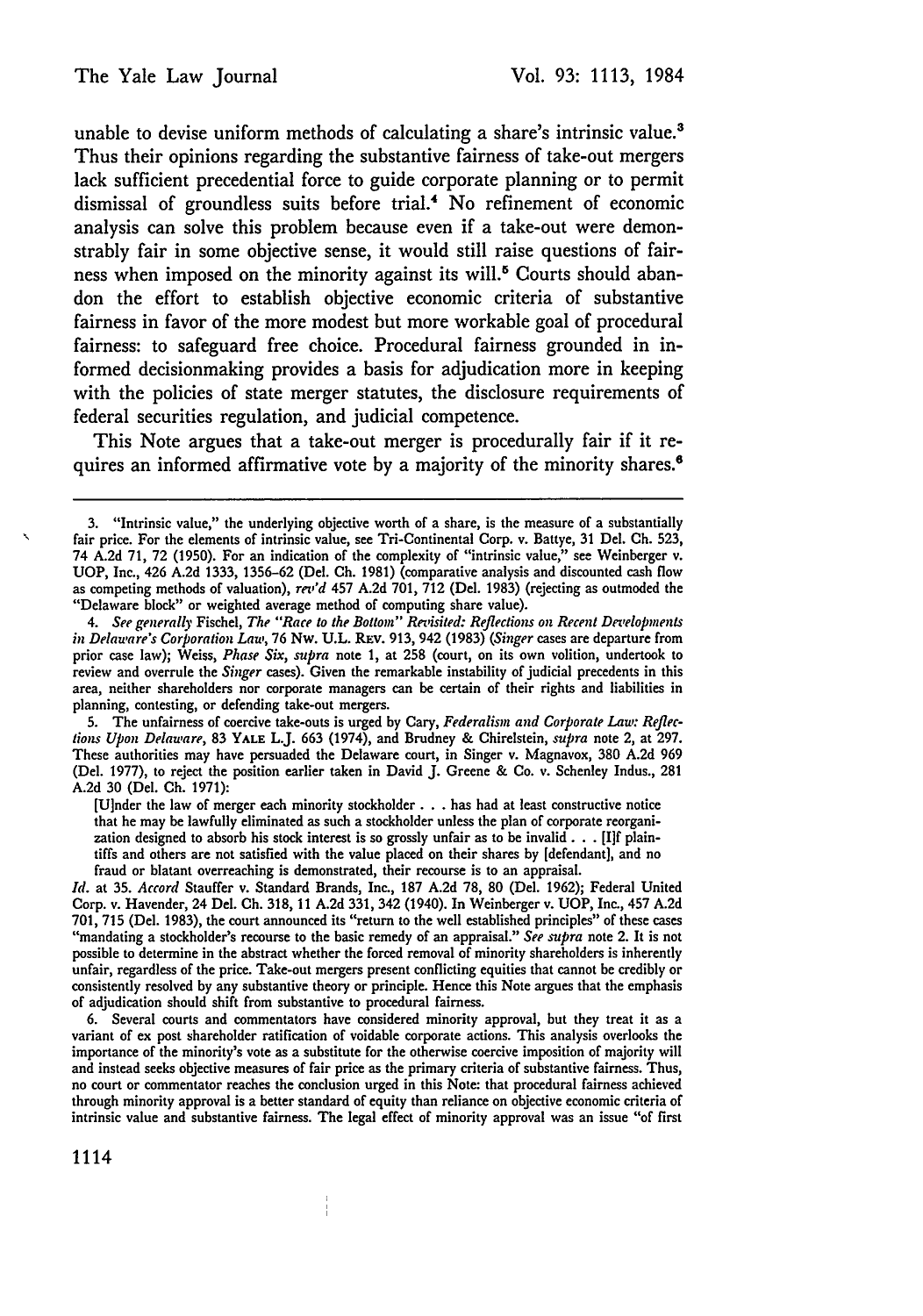## Take-Out Mergers

This Note argues further that both shareholders and courts should prefer disclosure and free choice as better guides to an equitable result than objective indicators of intrinsic value. Minority approval of parent-subsidiary mergers and "going-private" transactions invites courts to bring to substantive state corporation law the rationale of disclosure underlying federal securities regulations. The Note concludes with an analysis of the benefits gained **by** all parties when take-out mergers are effected **by** minority approval.

## I. **STATE AND FEDERAL LAW OF TAKE-OUT MERGERS**

State and federal courts approach take-out mergers from opposite directions. State courts, applying substantive state corporation law, judge the substance of a transaction-in particular, its price-against objective measures of intrinsic value. In contrast, federal courts, applying federal securities regulations, leave substantive issues to state courts and limit their inquiry to the central procedural issue of disclosure. Both perspectives are deficient. The substantive issues are too difficult for courts to resolve consistently; the question of sufficient disclosure lacks substance in take-out mergers, where the minority shareholders, certain to **be** outvoted, have no meaningful choice to make.

## *A. State Law*

State courts assessing take-out mergers give primary consideration to price.' Although the Delaware Supreme Court divides the question of

impression" for the Delaware courts in **1979.** Weinberger v. **UOP,** Inc., 409 **A.2d 1262,** 1264 (Del. Ch. 1979). Minority approval was mentioned by Borden, *Going Private* — Old Tort, New Tort, or *No Tort?,* 49 N.Y.U. L. **REv.** 987, 1039 (1974) (minority approval makes the equities of going private transactions "much clearer"), but disapproved **by** Brudney & Chirelstein, *supra* note 2, at 300, 333 ("[Tlhe process of seeking stockholder approval is skewed in favor of a vote for approval **....** [Minority] stockholders will accept a pittance which bears no relationship to any freely bargained division of the premium."). The most extensive treatment occurs in an essay by Chazen, *Fairness from a Financial Point of View in Acquisitions of Public Companies: Is "Third-Party Sale Value" the Appropriate Standard?,* 36 Bus. **LAw.** 1439, 1474-77 (1981) (minority shareholders will vote for a second-best price lower than would be gained for them **by** an independent negotiator); *see also* Weiss, *Historical Perspective, supra* note 1, at 676-77 (only courts can determine the fairness of a merger price because shareholders routinely follow management's recommendations, accept second best alternatives, and have fiduciary rights not subject to vote).

<sup>7.</sup> Courts have ruled that take-out mergers must have a valid business purpose as well as provide stockholders a fair price. Tanzer v. International Gen. Indus., Inc., 379 A.2d 1121, 1122-25 (Del. 1977); Singer v. Magnavox, 380 A.2d 969, 978-80 (Del. 1977). But courts are ill-equipped to secondguess business judgments and generally excuse themselves from doing so **by** invoking the "business judgment rule," according to which decisions within the scope of management's discretion are presumed to be valid. *See* Gilson, *A Structural Approach to Corporations: The Case Against Defensive Tactics in Tender Offers,* **33 STAN.** L. REv. 819, 822-24 (1981) (market better able to police errors in business judgment than courts). The Delaware court has recently discarded the business purpose test on the ground that it has been "virtually interpreted out of existence." Weinberger v. **UOP,** Inc., 457 A.2d **701, 715 (Del.** 1983) (quoting Weiss, *Historical Perspective, supra* note 1, at 671 n.300).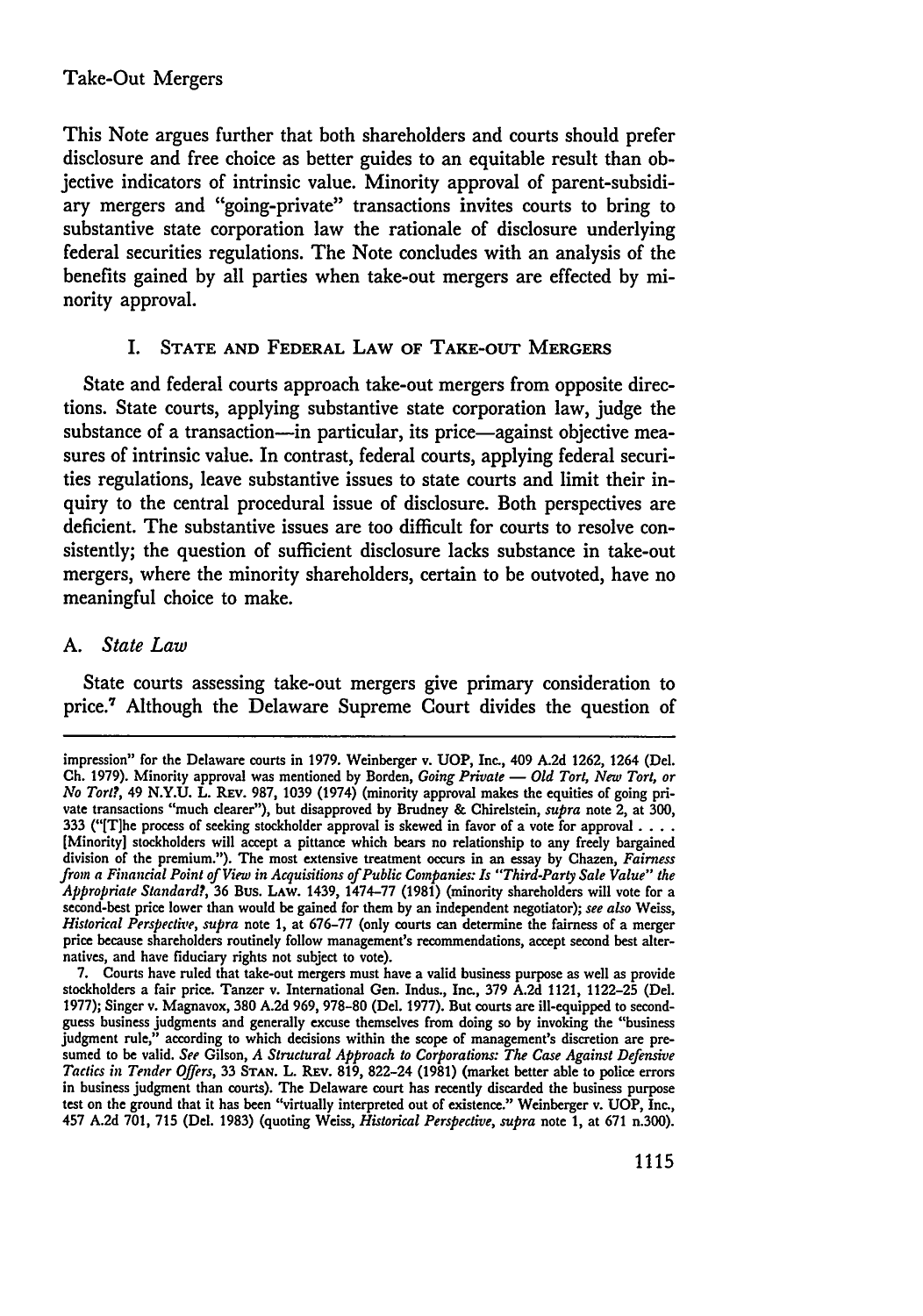fairness into a substantive aspect, "fair price," and a procedural aspect, "fair dealing," the former is more important than the latter, save in cases of outright fraud.8 Unfair dealing includes fraud, overreaching, hurried transactions that deny directors an opportunity for careful deliberation, lack of arm's-length negotiation with representatives of the minority shareholders, and nondisclosure of the value the acquirer hopes to gain from the transaction.<sup>9</sup> Unfair dealing is important insofar as it results in, or conceals, an unfair price.

In determining whether a disputed price is fair, the Delaware Supreme Court is willing to consider "any techniques or methods which are generally considered acceptable in the financial community and otherwise admissible in court."10 But the elements of fair price, such as market value, liquidation value, third-party sale value, benefits from synergy, and the relative weight to be assigned to each, cannot be established by courts in a consistent and predictable manner that will offer effective guidance to future corporate behavior.<sup>11</sup> Different methods of valuation "generally considered acceptable," such as comparative analysis and discounted cash flow analysis, frequently produce contradictory indications of the "fair" price.<sup>12</sup>

Even if an objectively fair price could be determined, the consequences of a take-out merger at that price would not be uniformly fair to each

The courts have allowed the broad mantle of business judgment to obscure the inadequacy of directorial investigation into all of the implications involved in pending control contests **....** [Shareholders'] interests can be protected only by increasing the level of judicial inquiry into incumbent directors' performance of their duties, and by shifting the burden of proof to the directors to show that implemented defensive tactics [against takeovers] are motivated by a compelling corporate interest.

*Id.* at 1013-14.

8. Weinberger v. UOP, Inc., 457 A.2d 701, 711 (Del. 1983) ("in a non-fraudulent transaction ... price may be the preponderant consideration outweighing other features of the merger").

9. *Id.* at 711-12.

10. *Id.* at 713.

**11.** *See* Nathan & Shapiro, *Legal Standards of Fairness of Merger Tenns Under Delaware* Law, 2 **DEL. J. CORP.** L. 44, 50-64 **(1977)** (substantive fairness measured by market value, earnings value, net asset value, comparative per share analysis, and valuation of debt, preferred stock, and convertible securities); *supra* note **3.**

12. *See* Weinberger v. **UOP,** Inc., 426 **A.2d 1333, 1356-62** (Del. **Ch. 1981)** rev'd *on other grounds* 457 **A.2d 701** (Del. **1983)** (examination of expert testimony; conflicting assessments of intrinsic value ranging from \$14 to **\$32** per share).

1116

Unfortunately, neither the court nor the commentators on whom it relied considered that a judicially imposed obligation to demonstrate a valid business purpose could have been employed to require corporate planners carefully to consider all alternative means of accomplishing their objective. While it is unlikely that a corporation large enough to have publicly traded shares would undertake a major reorganization merely as a subterfuge for eliminating the minority (for motives other than the permissible business purpose of reducing costs), it might opt for a take-out because it seemed the quickest and most obvious route, even though some other means might have been contrived to achieve the same objectives. On the application of the business judgment rule by federal appellate courts, see Comment, *The Misapplication of the Business Judgment Rule in Contests for Corporate Control,* 76 Nw. U.L. REv. 980 (1982):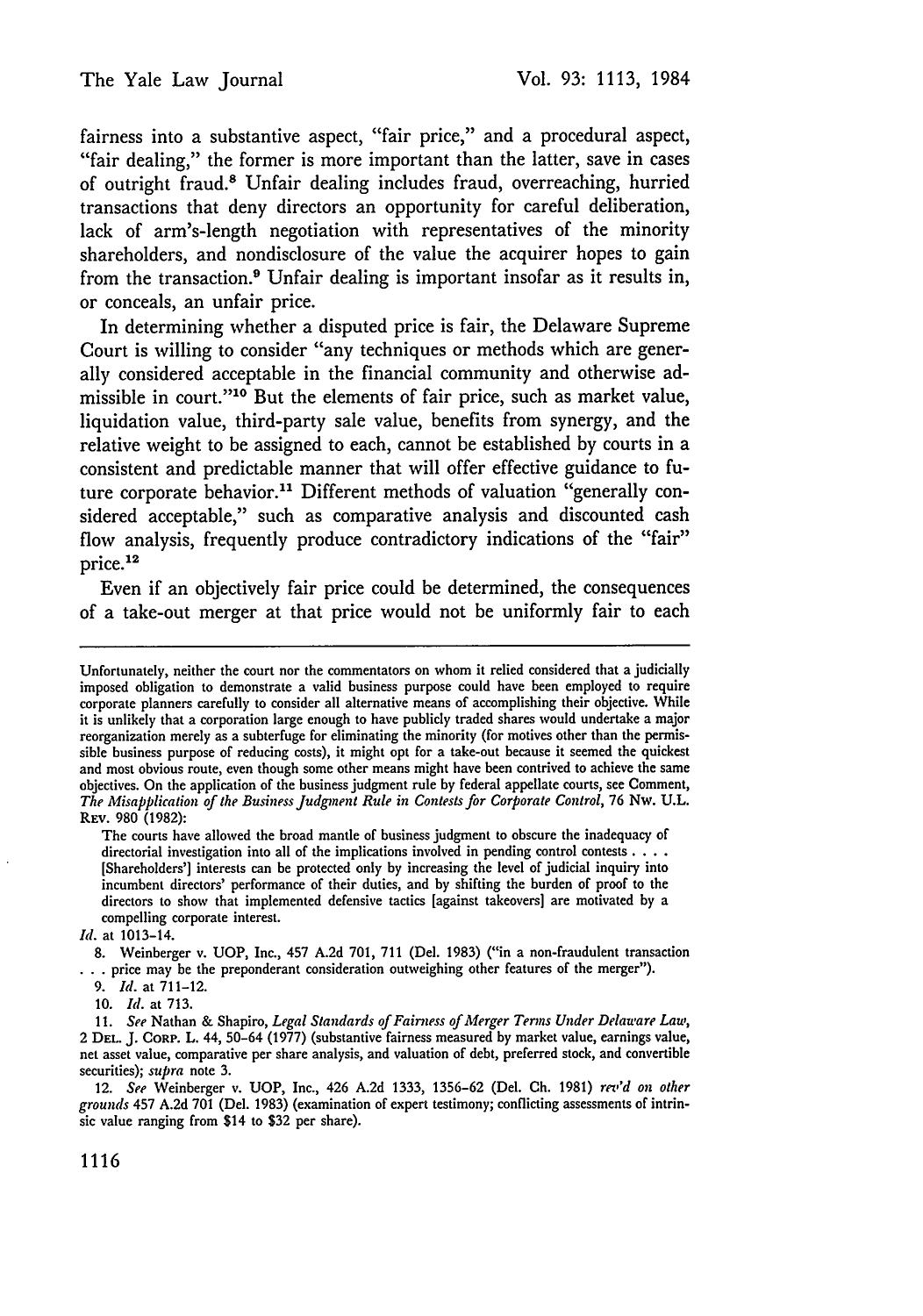minority shareholder, unless all of them had the same level of risk aversion, the same assessment of the company's prospects, the same basis in its stock, and the same portfolio of investments. 13 Experts disagree over the variance in shareholder expectations, the propriety of including losses resulting from adverse tax consequences or lack of portfolio diversification, and the need to recognize other individual circumstances in assessing fairness.<sup>14</sup>

Similar uncertainty surrounds any increases in value resulting from the merger. The anticipated gains cannot be measured exactly; the variables are too numerous and their interactions too complex.<sup>15</sup> Even if the facts were undisputed, there is no agreement as to what principle the court should apply in determining a fair distribution of the merger gains.<sup>16</sup> Some have urged that minority shareholders, contributing nothing to the merger except potential obstacles to its completion, are free-riders who deserve none of the gains,<sup>17</sup> while others insist that they should receive the "reservation price," which is the maximum the acquirer is willing to pay.1" Given this lack of consensus, there is little likelihood that courts will be able to reach consistent and reliable determinations of substantive fairness.

Even if a merger price were shown to be objectively and uniformly fair, it would not follow that it could be fairly imposed on the minority against

15. Tanzer v. International Gen. Indus., 402 A.2d 382, 393-95 (Del. *Ch.* 1979) (gains usually impossible to ascertain, not shown to be in excess of premium offered to minority shareholders, and excluded from consideration by state appraisal statute). *But see* Weinberger v. UOP, Inc., 457 A.2d 701, 713 (Del. 1983) ("But elements of future value. **. .** which are known or susceptible of proof as **of** the date of the merger and not the product of speculation, may be considered."); Brudney, *supra* note 14, 1104 n.93 *("Weinberger,* in 'liberalizing' the relief available under the appraisal remedy, implies some sort of sharing, but leaves the matter frightfully opaque.").

16. *See* Bebchuk, *The Case for Facilitating Competing Tender Offers: A Reply and Extension,* <sup>35</sup> **STAN.** L. REV. 23 (1982); Brudney & Chirelstein, *supra* note 2; Easterbrook & Fischel, *Auctions and Sunk Costs in Tender Offers,* 35 **STAN.** L. **REV.** 1 (1982); Gilson, *Seeking Competitive Bids Versus Pure Passiz'itV in Tender Offer Defense,* 35 **STAN.** L. REV. 51 (1982); Lorne, *A Reappraisal of Fair Shares in Controlled Mergers,* **126** U. PA. L. REV. 955 (1978).

17. Grossman & Hart, *Takeover Bids, the Free-Rider Problem, and the Theory of the Corporalion,* 11 **BELL** J. **ECON.** & MGMT. **SC.** 42, 43 **(1980).**

18. Weiss, *Phase Six, supra* note 1, at 253 ("minimum measure of fair value in a take out merger is the highest price that the controlling stockholder is prepared to pay to obtain complete ownership of its subsidiary").

<sup>13.</sup> Singer v. Magnavox, **380** A.2d 969, 977 n.8 (Del. 1977); Toms, *Compensating Shareholders Frozen Out in Two-Step Mergers,* 78 **COLUM.** L. REV. 548, 556 n.23 **(1978).**

<sup>14.</sup> *See* Toms, *supra* note 13. *Compare* Fischel, *supra* note 4, at 925 n.69 ("If one shareholder valued shares at a higher price than the market price, this shareholder would long ago have purchased the shares held by other shareholders. By this process of arbitrage, different values for the same asset-the shares-would have been eliminated and an equilibrium price would be reached.") *with* Brudney, *Equal Treatment of Shareholders in Corporate Distributions and Reorganizations,* 71 **CA-**LiF. L. REV. 1072, 1076 n.10 (1983) ("The 'value' of an aliquot portion of the enterprise represented by a share of its common stock may be said to depend not only upon the value of the enterprise, but also upon the personal tax positions, portfolios, or other economic requirements of the individual investors involved.").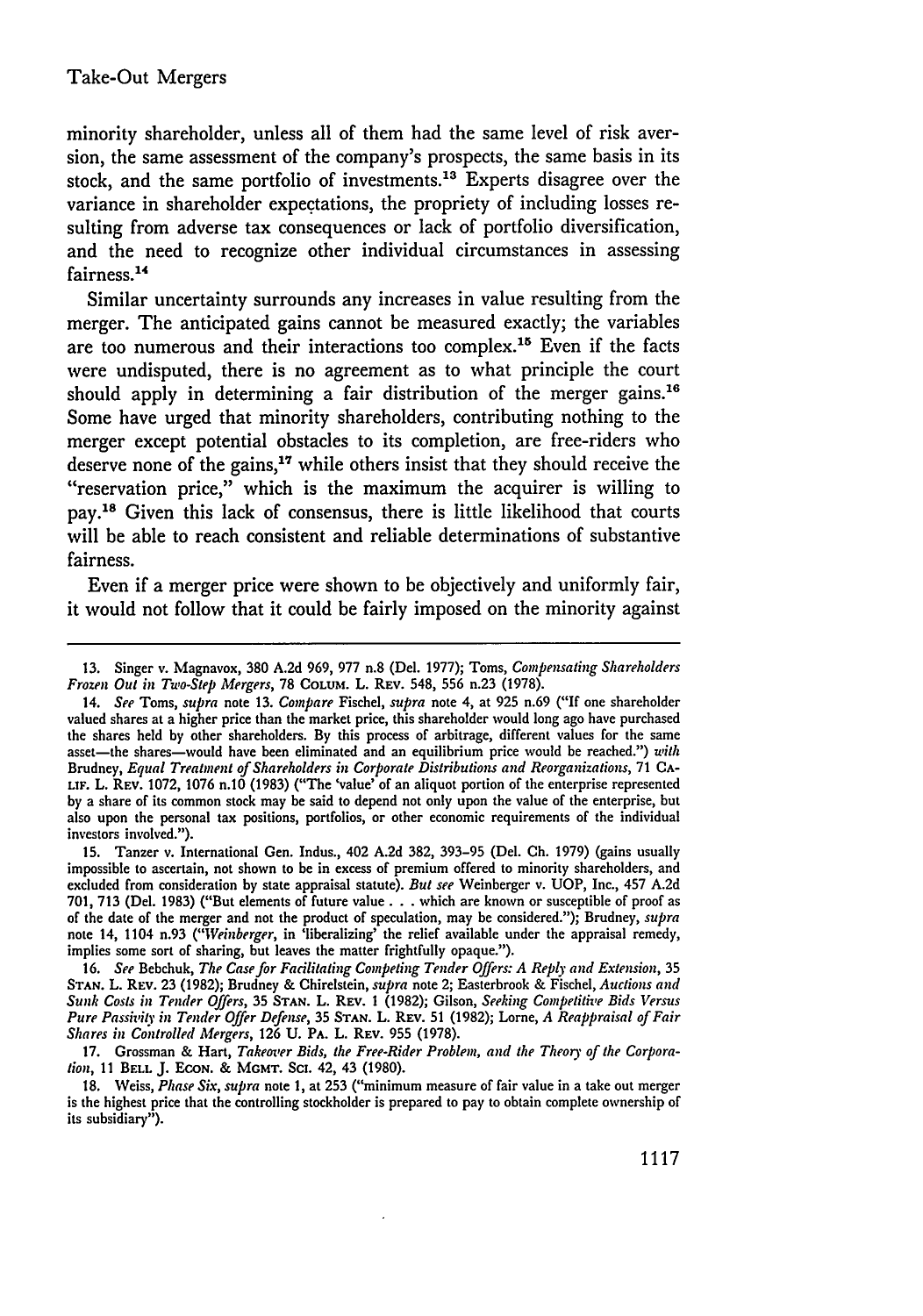its will.<sup>19</sup> Even though investors hold their shares subject to state corporation laws and corporate charters permitting take-out mergers, courts have not always ruled in favor of controlling shareholders. Instead, by employing the doctrine that the majority owes a fiduciary obligation to the minority,<sup>20</sup> courts have severely qualified the majority's statutory power to cash-out the minority. The conflict between statutory power and equitable obligation is further complicated by the tension between the controlling shareholder's duty to the minority shareholders and its duties to the corporation it controls and *its* minority shareholders (if any), for whom the merger may represent a valuable corporate opportunity.<sup>21</sup> Standing on both sides of the transaction, the controlling shareholder faces conflicting obligations.22 This impasse can be resolved only by procedures that enable the minority to protect its own interests, thereby reducing the controlling shareholder's power in order to release it from responsibilities it cannot fulfill.

20. Weinberger v. **UOP,** Inc., 457 **A.2d 701, 710** (Del. **1983)** ("The requirement of fairness is unflinching **in** its demand that where one stands on both sides of a transaction, he has the burden of establishing its entire fairness, sufficient to pass the test of careful scrutiny **by** the courts."); Singer v. Magnavox, **380 A.2d** at **976** ("the dominant corporation, as a majority stockholder standing on both sides of a merger transaction, transaction has 'the burden of establishing its entire fairness' to the minority stockholders, sufficiently to 'pass the test of careful scrutiny by the courts"'). Despite *Weinberger's* express adherence to the *Singer* requirement that the defendant has "the burden of establishing. **.** . [the take-out's] entire fairness," two commentators have interpreted *Weinberger* as a repudiation of *Singer.* Berger & Allingham, *A New Light on Cash-Out Mergers:* Weinberger *Eclipses* Singer, 39 Bus. LAw **1,** 10 (1983) (under *Weinberger,* "[except in cases of fraud. **. .** a showing of fair price without more will likely meet the majority's obligation **. .** . [and] appraisal should be considered a complete remedy"). To the contrary, the court may not have intended to limit "entire fairness" to "fair price." Weiss, *Phase Six, supra* note 1, at 258 ("shareholders who are able to demonstrate unfairness in other aspects of the transaction [than price] will continue to have the ability to maintain class actions").

21. *See* Weinberger v. UOP, Inc., 457 A.2d 701, **705** (Del. 1983) (parent's directors "purportedly" kept in mind that parent "owed a fiduciary responsibility to both its own stockholders as well as to [the subsidiary's] minority"). For the gains that the parent hoped to realize for its own shareholders, see *id.* at 708.

22. This impasse is illustrated by Tanzer v. International Gen. Indus., Inc., in which the Delaware Supreme Court confronted the issue "whether the parent may cause a merger to be made solely for its own benefit, or whether that is a violation of fiduciary duty." 379 A.2d at 1123. The court attempted to uphold both of these alternatives. It held that "each stockholder represents himself and his own interests solely and in no sense acts as a trustee or representative of others." *Id.* at 1124 (quoting W. FLETCHER, **CYCLOPEDIA OF THE** LAW **OF PRIVATE** CORPORATIONS § 2031 (rev. perm. ed. 1980)). But the court added that the shareholder's right to vote in his own interest was limited "by any duty he owes to other stockholders," 379 A.2d at 1124, and remanded the case for judicial scrutiny of the "entire fairness" of the transaction.

**<sup>19.</sup>** *See Tanzer,* 402 **A.2d** at **391** ("To force a stockholder to accept an investment which he does not want may be just as unfair as it is to force him to divest himself of an investment he is happy with by requiring him to turn in his shares in a cash-out merger."). The controlling shareholder's power under state merger statutes to cash out the minority is often likened to the power of eminent domain, but the analogy is inconsistent with the concept of fiduciary duty. For the eminent domain analogy, see Singer v. Magnavox Co., **380 A.2d 969, 978** (Del. **1977);** Federal United Corp. v. Havender, 24 Del. **Ch. 318, 11 A.2d 331** (1940); Carney, *supra* note **1,** at **70** n.5.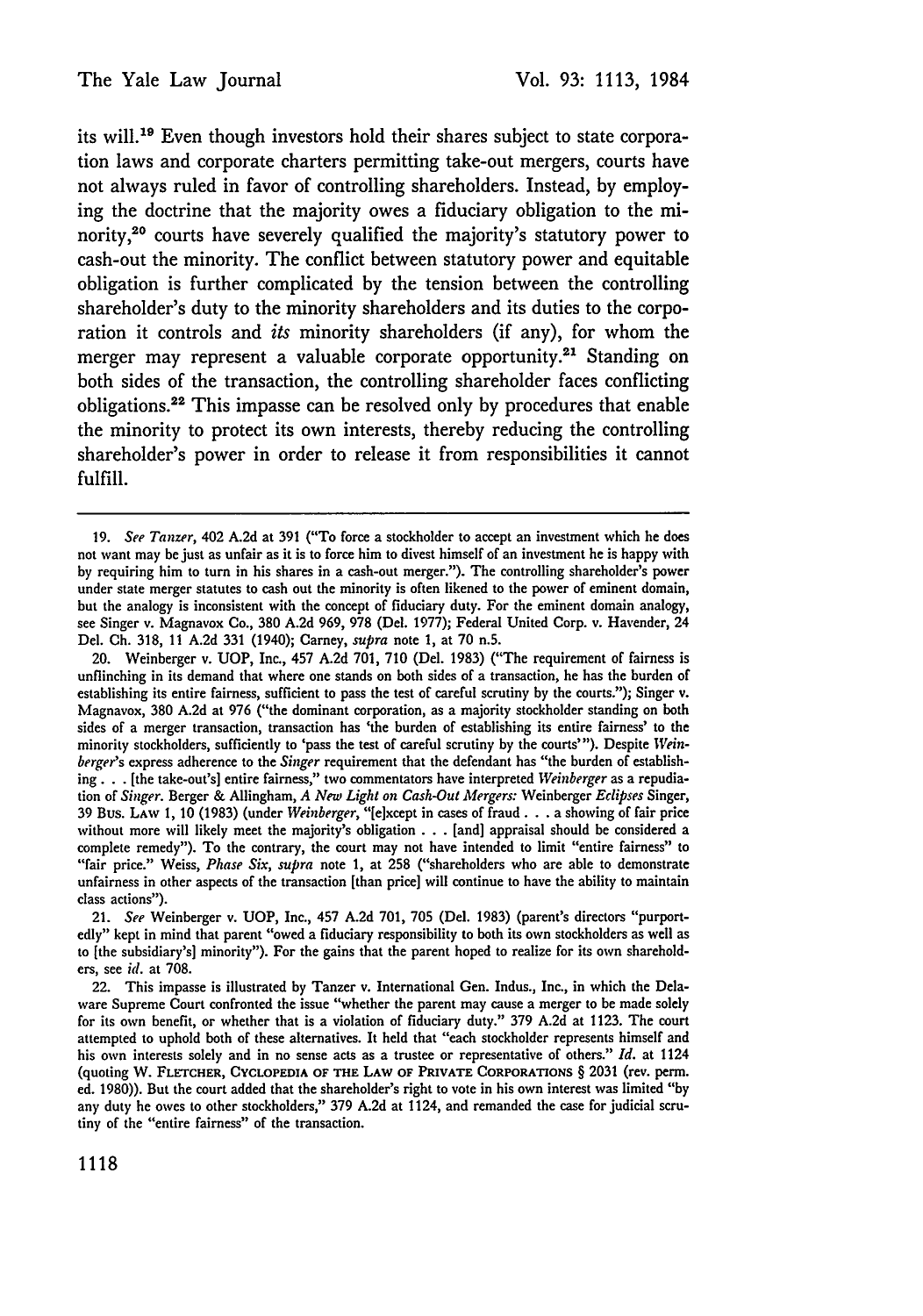#### *B. Federal Law*

The disclosure requirements in federal securities regulations are more clearly defined than obligations of fiduciary duty in state corporation law.<sup>23</sup> A sense of limited congressional purpose and limited jurisdiction permeates many federal court decisions under the securities laws and corroborates a more general sense of the limits of adjudication in the area of corporate law.24 In *Mills v. Electric Auto-Lite,* the Supreme Court held that courts should not place their own assessment of a merger's substantive fairness above an informed vote by the participants.2" The Court held: "There is no justification for presuming that the shareholders of every corporation are willing to accept any and every fair merger offer put before them. . **.** . [I]t is pure conjecture to assume that the fairness of the proposal will always be determinative of their vote."26 The ruling left substantive fairness to the determination of the parties and procedural fairness to the determination of the courts.

Nothing similar to *Mills* has appeared in state cases to qualify a virtually unanimous reliance on judicial determinations of substantive fairness.27 This neglect may stem from the fact that the Court in *Mills* had no basis for emphasizing the importance of free choice other than the supposed congressional purpose in enacting the Securities Exchange Act.<sup>28</sup>

Modern financial theory provides independent corroboration of the congressional policy by indicating that an aggregation of independent assess-

**25.** 396 U.S. 375 (1970).

**26.** *Id.* at **382-83** n.5.

**28.** 396 U.S. at 381.

**<sup>23.</sup>** The most important disclosure requirements bearing on issues raised **by** take-out mergers are contained in the Securities Exchange Act of 1934, 15 U.S.C. § 78 (1982), and rules promulgated thereunder, 17 C.F.R. § 240 (1982). Rule **10b-5** forbids deceptive and manipulative practices in the purchase and sale of securities, 17 C.F.R. § 240.10b-5; rules promulgated under Rule 14 concern disclosures required in proxy statements, C.F.R. § 240.14. Rule 13e-3, concerning going private transactions, requires the acquirer to state whether he reasonably believes that the transaction is fair or unfair to unaffiliated security holders. 17 C.F.R. § 240.13e-3. This rule is the Securities and Exchange Commission's most overt attempt to enforce substantive fairness indirectly through the mechanisms of disclosure. *See* Note, *Regulating Going Private Transactions: SEC Rule 13e-3,* **80 COLUM.** L. REV. **782** (1980) (item **8** goes beyond congressional intent and intrudes into areas traditionally governed by state law).

<sup>24.</sup> This sense of limits is especially noteworthy in opinions of the Supreme Court construing Rule **lob-5** (forbidding deceptive and manipulative conduct in the purchase or sale of securities) more narrowly than urged by the Securities and Exchange Commission. *See* Santa Fe Indus. v. Green, 430 U.S. 462, 479 (1977) (complaint for fiduciary breach does not state a claim under Rule **10b-5** absent deceptive and manipulative conduct; to rule otherwise would be to federalize corporation law and override state policies); Ernst & Ernst v. Hochfelder, 425 U.S. 185, 214 (1976) ("we are quite unwilling to extend the scope of the statute to negligent conduct"); Blue Chip Stamps v. Manor Drug Stores, 421 U.S. 723, 739-40 (1975) (rule granting standing to sue under Rule **lob-5** only to actual purchasers or sellers upheld in order to discourage "vexatious" litigation).

**<sup>27.</sup>** *Mills,* if it had been considered at all, might have been distinguished as dealing with a stockfor-stock reorganization, instead of a cash-out. But such a distinction would be undermined by the fact that Sterling v. Mayflower Hotel Corp., 93 A.2d 107 (1952), the precedent upon which the *Singer* cases are overtly based, also involved a stock-for-stock reorganization.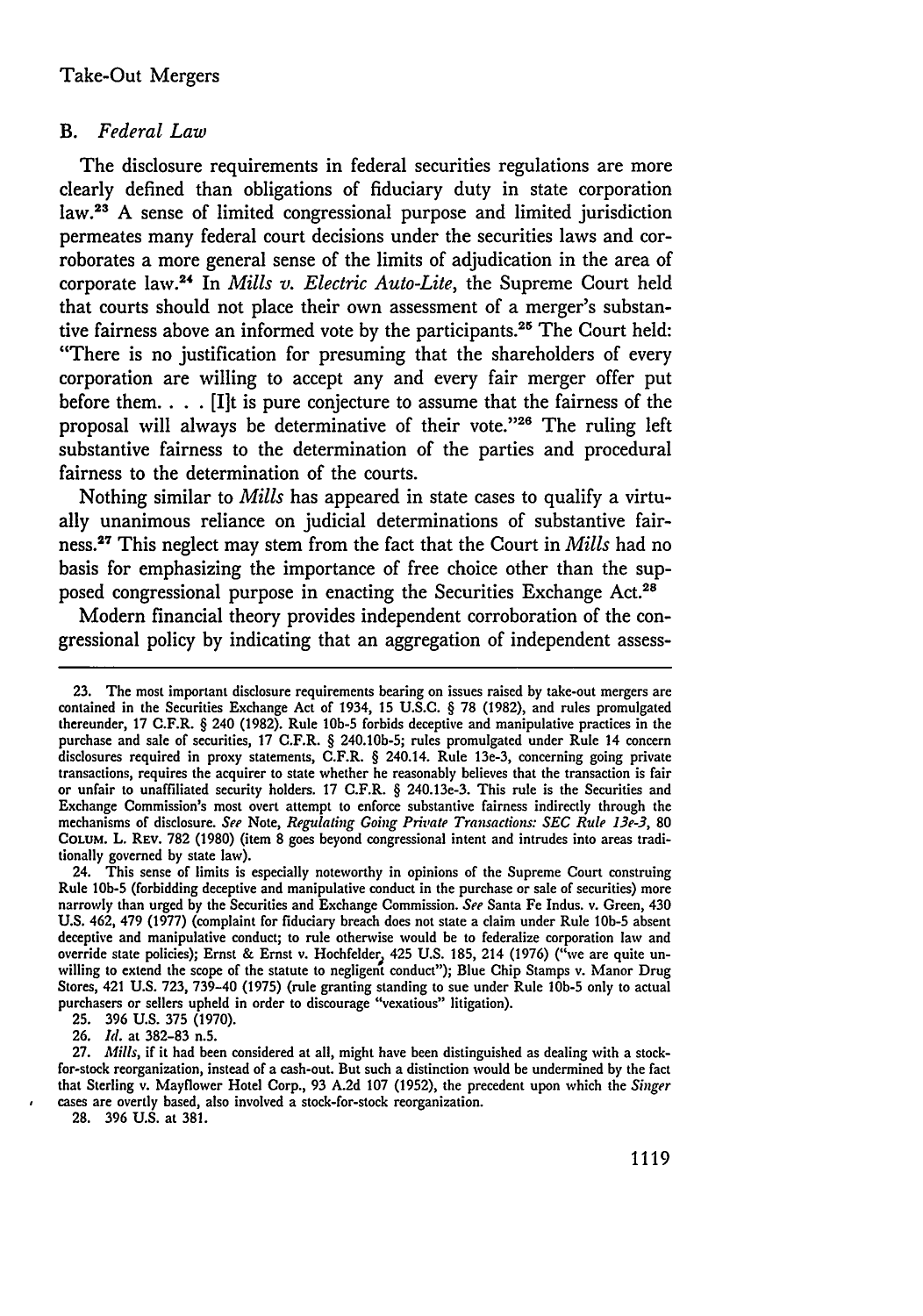ments of a proposed transaction's value will be more accurate than any single assessment, however expert.<sup>29</sup> Share prices change in part because investors, initially in the minority, discover genuinely new information that becomes the basis for new prices.<sup>30</sup> The take-out merger substitutes a single investment decision (the controlling shareholder's) for a series of uncoordinated decisions by numerous investors that in the aggregate would determine a more accurate price. Minority approval reestablishes a market-like aggregation of choices within a single transaction. Accurate information and the duty to disclose such information to minority shareholders become far more important when these shareholders have power to approve or reject the transaction than when the controlling shareholder has unilateral power to ratify its own prior decision.

## II. THE BENEFITS **OF** MINORITY APPROVAL

Minority approval helps in three ways to solve the nearly intractable legal problems posed by take-out mergers. First, it facilitates adjudication of disputed transactions by shifting the emphasis of judicial scrutiny from fair price to free choice. Second, it mitigates the coerciveness of take-outs, not only by protecting minority shareholders from ill-considered or exploitive terms, but also by protecting the controlling shareholder (and its shareholders) from meretricious legal actions. Finally, it encourages more adequate valuation of a transaction by all of the participants.

## *A. Facilitating Adjudication*

By providing a credible demonstration of a take-out's fairness, minority approval should both reduce the number of groundless suits and make those transactions which are litigated more amenable to judicial scrutiny. While no court has accepted minority approval as establishing per se fairness and exempting the transaction from judicial scrutiny, it is well settled that approval by a majority of the minority shares does establish a rebuttable presumption that the transaction was fair.<sup>31</sup> Given the difficulty of

1120

**<sup>29.</sup>** W. BEAVER, **FINANCIAL** REPORTING: **AN ACCOUNTING** REVOLUTION 159-60 (1981): [P]rices act as an aggregation of everyone's information, such that the price "reflects" information that is superior to that held **by** each and every individual .... [I]diosyncratic behavior, by definition, is essentially uncorrelated among individuals. As a result, security prices, which can be viewed as a "consensus" across investors, are effectively able to diversify away the large idiosyncratic component .**. .** .**By** analogy, the individual investors' beliefs can be viewed as akin to individual securities and the security price can be viewed as an aggregate akin to a portfolio.

*<sup>30.</sup>* **See** R. Gilson & R. Kraakman, The Mechanisms of Market Efficiency, Working Paper # 13, Civil Liability Program, Yale Law School 24-25 (July 1983) (new information, even if trivial or fragmented in itself, can have value by altering existing information upon which forecasts are based).

<sup>31.</sup> Weinberger v. UOP, Inc., 457 **A.2d 701, 703** (1983) ("where corporate action has been approved **by** an informed vote of a majority of the minority shareholders **. . .** burden entirely shifts to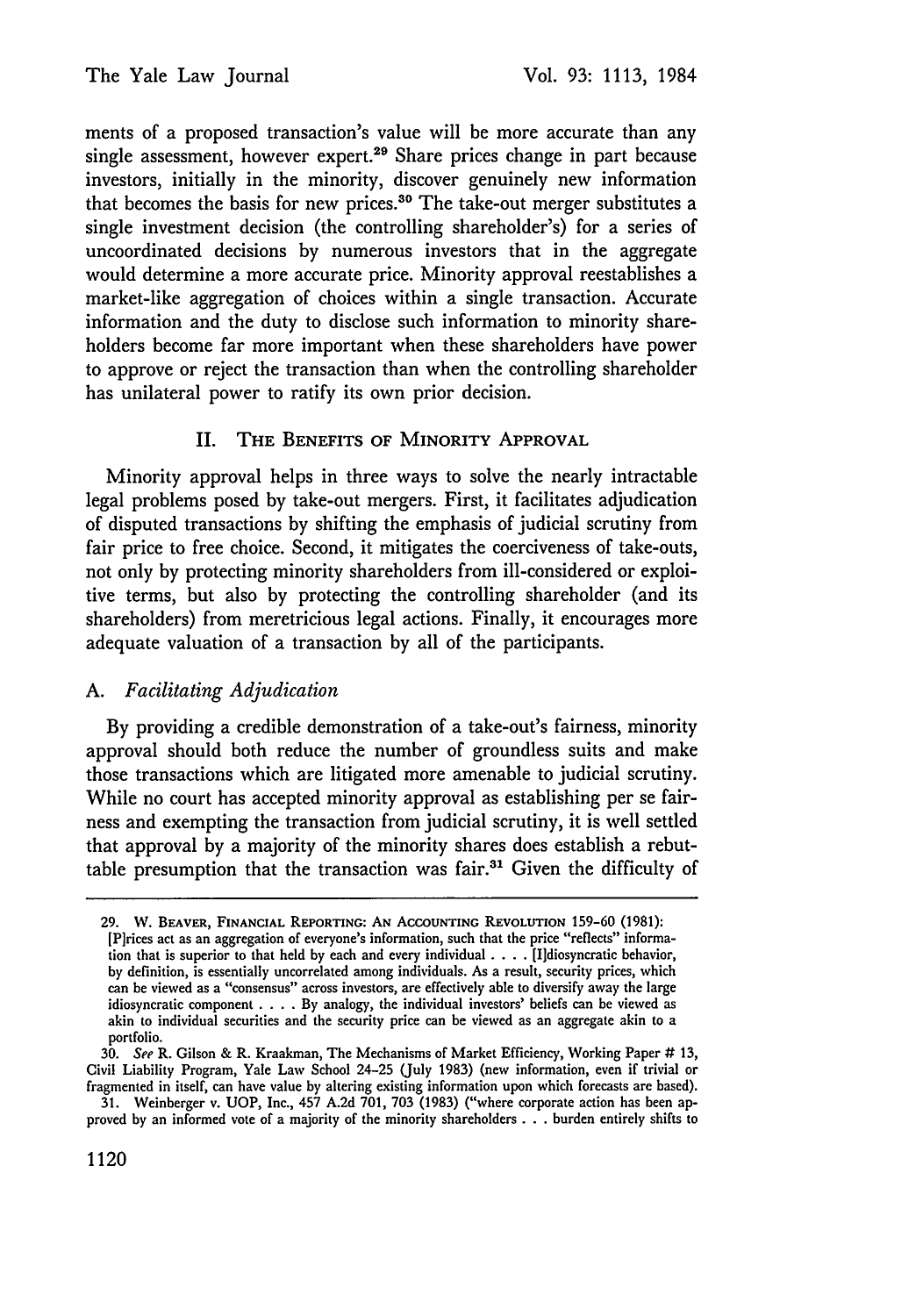## Take-Out Mergers

sustaining the burden of proof in the economic dimensions of a corporate reorganization,<sup>32</sup> the effect of the presumption is to shift the gravamen of complaints from the intrinsic fairness of the price to the adequacy of the disclosures made to minority shareholders.<sup>33</sup> This development makes adjudication of disputed take-outs easier and more certain. Intrinsic value-if it exists at all-is difficult to measure. By contrast, disclosure is readily documented and verified. Moreover, the requirements of disclosure and free choice are intuitively obvious: Shareholders must have all information that a reasonably prudent investor would consider significant in deciding how to vote.

Federal courts have held that information is *material* in securities regulation "if there is a substantial likelihood that a reasonable shareholder would consider it important in deciding how to vote."<sup>34</sup> Nondisclosure of material information is an offense in itself; a plaintiff need not prove that shareholders were actually misled, or that the merger would not have been approved had the defendant disclosed the information.<sup>35</sup>

The rationale of this rule, however, is eroded in the case of a take-out merger where the controlling shareholder has sufficient votes to carry the transaction unilaterally. In such a case, a reasonable minority shareholder, knowing that his vote can make no difference, might not consider any information important in deciding which way to vote, and would probably not vote at all.36 A federal court, assessing the materiality of an alleged nondisclosure, would have to hypothesize the response of a reasonable

35. Affiliated Ute Citizens of Utah v. United States, 406 U.S. 128, 152-54 (1972).<br>36. See R. JENNINGS & H. MARSH, SECURITIES REGULATION 1027 (5th ed. 1982) (Materiality "can only be given content by considering the question in the context of all the circumstances of the transaction . **. .** . If the [plaintiff] has no choice in the matter, then no information is 'material' to him.").

the plaintiff to show that the transaction was unfair to the minority").

<sup>32.</sup> *See supra* pp. 1114-15.

<sup>33.</sup> *See* Weinberger v. UOP, Inc., 457 A.2d 701, 703 ("burden clearly remains on those relying on the vote to show that they completely disclosed all material facts relevant to the transaction"); *cf.* Harman v. Masoneilan Int'l, Inc., 442 A.2d 487, 492 (Del. 1982) (minority shareholders' approval of the merger does not justify dismissal when plaintiff alleges that "public shareholders' approving votes were 'coerced' through a materially false and misleading proxy statement"). If *Weinberger* is construed as eliminating *Singer's* requirement of "entire fairness" (in addition to the "business purpose" requirement) and relegating dissident shareholders (except those alleging outright fraud) to an appraisal hearing, then controlling shareholders may eschew minority approval in order to limit the scope of disclosure. *See generally* Berger **&** Allingham, *supra* note 20, at 23 ("Where the minority is given the right to block the merger **. . .** the disclosures germane to the minority would appear to include virtually all aspects of the corporation's operations, management, future plans, and prospects as opposed to the more limited facts relating to value which would be material if the stockholders were not empowered to prevent the merger, but had only fair-value rights."). It is questionable, however, whether a court could distinguish "facts relating to value" from other "aspects of the corporation's operations, management future plans, and prospects"; the court in *Weinberger* suggests that all such information is "relevant" to an appraisal proceeding. 457 A.2d at 713. Moreover, the court in *Weinberger* expressly disavowed any intention to limit dissenting shareholders' equitable remedies.

<sup>34.</sup> TSC Indus., Inc. v. Northway, Inc., 426 U.S. 438, 449 (1976).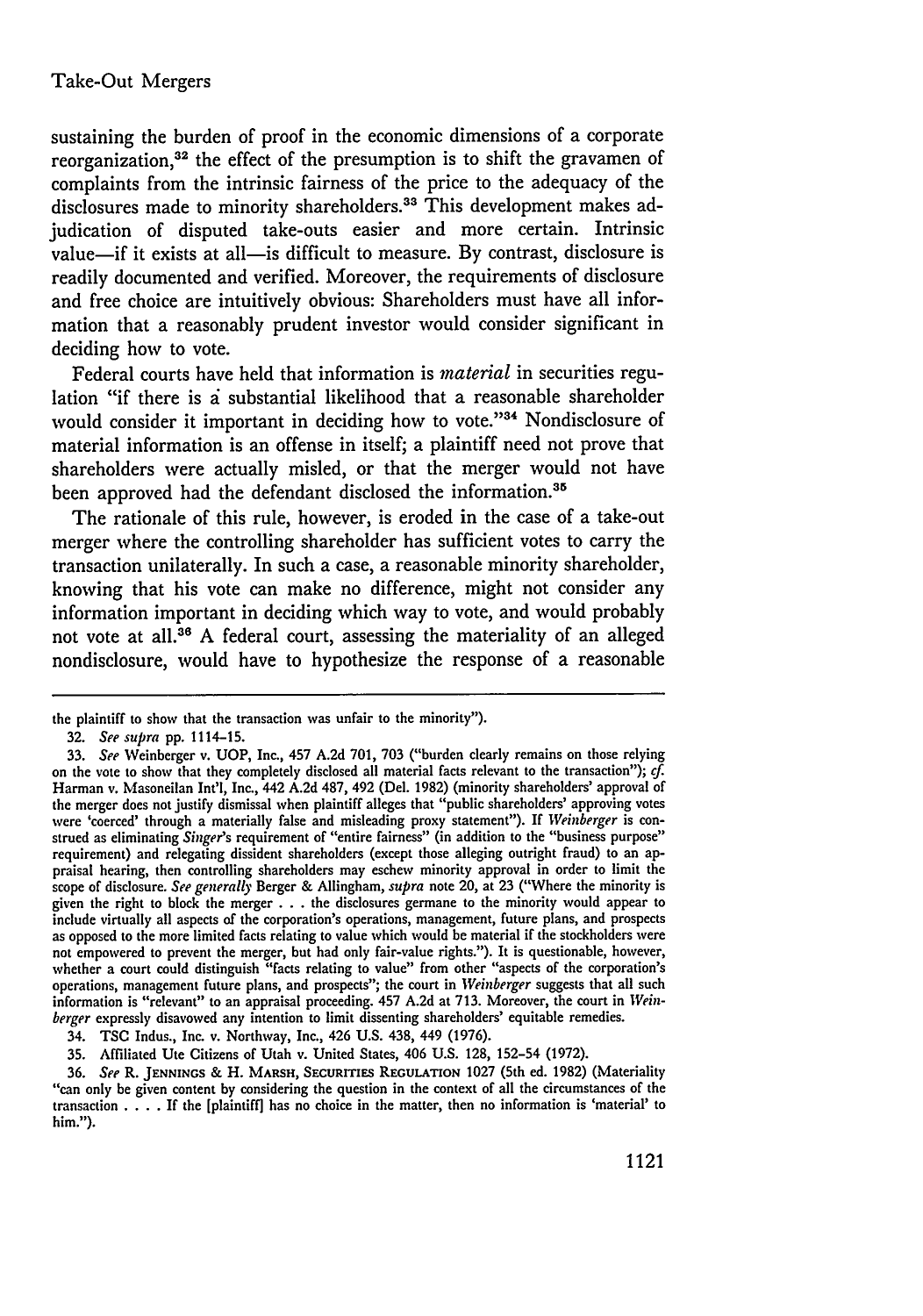shareholder whose vote could make a difference. By measuring materiality, the hypothetical vote has dispositive legal consequences, even though the actual votes are immaterial. Courts have upheld this anomalous result to preserve the indirect benefits of disclosure: informing the market about the merger, inhibiting otherwise rapacious controlling shareholders, and encouraging "private attorneys general" to seek enforcement of the securities laws.<sup>37</sup>

Minority approval would bring the federal courts' hypothetically reasonable investor to life and give "material" information an actual role to play in the outcome of proposed take-out mergers. It would encourage otherwise indifferent minority shareholders to make research investments that (when aggregated by their vote) bring new information to the market. And it would allow both federal and state courts, over time, to discover concretely and in detail what information actually is material to shareholders in a position to use it.

## *B. Mitigating Coercion*

Take-out mergers are less coercive when the controlling shareholder allows the minority shareholders to decide as a group whether the transaction should be completed or not. Of course, even with minority approval some coerciveness remains, since the controlling shareholder retains its ability to set the proposed terms at a time of its own choosing and to oblige the minority to make a decision.<sup>38</sup> Moreover, unless the vote is unanimous, some shareholders will be forced to accept a transaction not to their liking. But this coercion could be eliminated only at the cost of granting each shareholder a veto, which ultimately would be even more coercive.

The power of minority approval to mitigate coercion is best illustrated by the response it allows to holdouts who will not accept any price for their shares. Under minority approval, the coercion necessary to remove holdouts will be exercised only by other minority shareholders who occupy the same position as the holdouts and who are willing to accept the

<sup>37.</sup> *See* Schlick v. Penn-Dixie Cement Corp., 507 F.2d 374, 378 n.7, 383-84 (2d Cir. 1974) (disclosure informs the market and restrains controlling shareholder; § 14(c) of 1934 Act requires disclosure even for shareholder actions not solicited by proxies); Rosenblatt v. Northwest Airlines, Inc., 435 F.2d 1121, 1124 (2d Cir. 1970) (shareholder functions as a private attorney general to assist the SEC in enforcing § 14(a)).

<sup>38.</sup> Weinberger v. UOP, Inc., 409 A.2d 1262, 1265 (Del. Ch. 1979), *re,'d on other grounds,* 457 A.2d **701** (Del. 1983) ("whenever a majority shareholder . . . undertakes to exercise an available statutory power so as to impose the will of the majority upon the minority, such action gives rise to a fiduciary duty on the part of the majority shareholder to deal fairly with the minority whose property interests are thus controlled"); *see* Brudney & Chirelstein, *supra* note 2, at 307.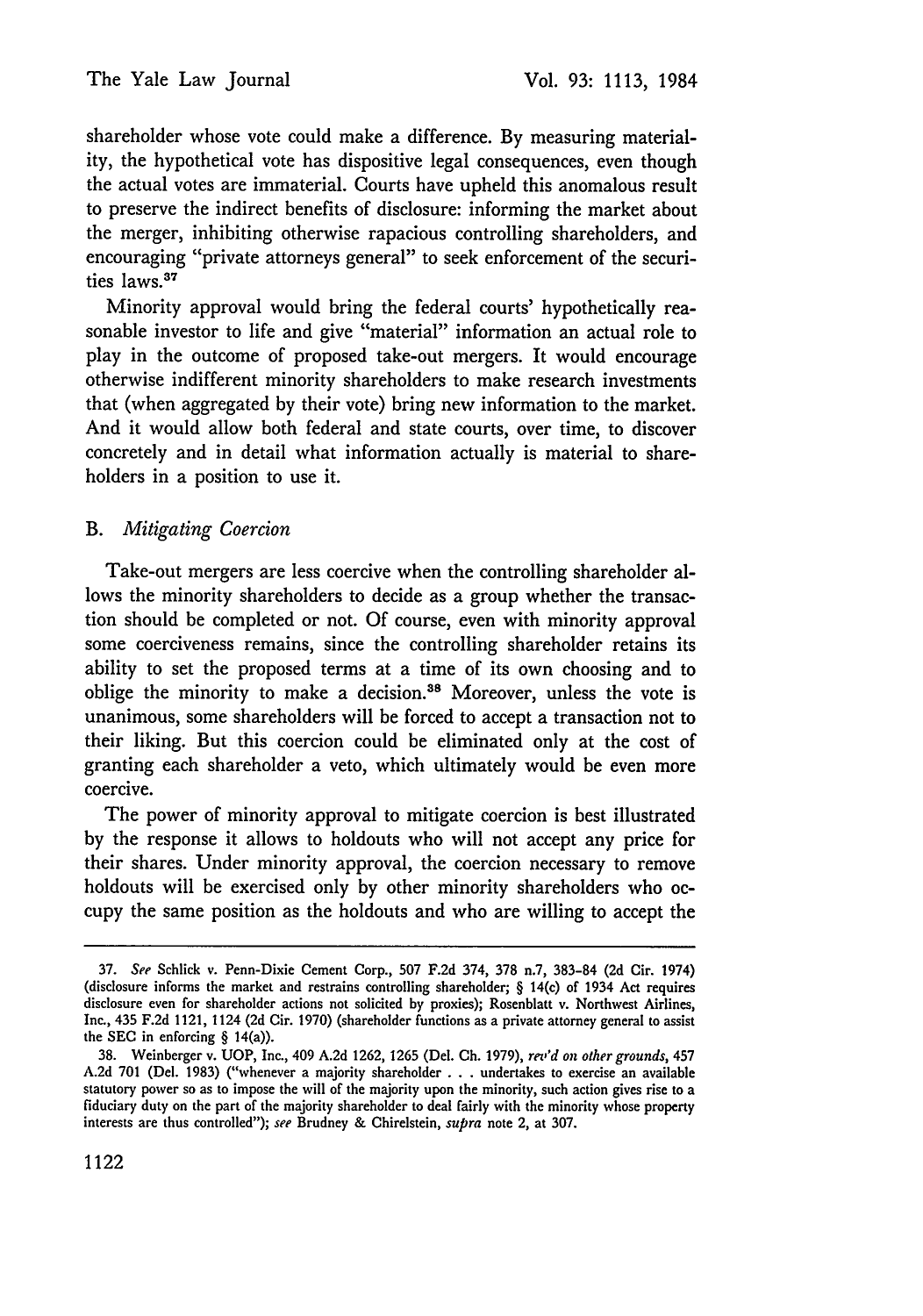offered terms, not by the controlling shareholder who proposes the terms and who seeks to gain sole possession of the enterprise.

As minorities become smaller and more vulnerable, their power under the proposed voting procedure would grow proportionately. The question then arises whether majorities would be exploited by very small minorities which could extort a high price for approval. This danger would be especially great in cases where a holder of the majority of the minority shares is a former competitor for control in a tender offer-the result of a "twostep" transaction. The first step is a tender offer; the second, a take-out merger. Where the terms of the take-out are disclosed in the initial tender offer, however, there is but one transaction for which the tender of shares operates as a vote by holders not affiliated with the would-be acquirer.<sup>39</sup> Hence a second minority vote to approve the take-out would be inappropriate in this special case.40

Parent-subsidiary and "going-private" transactions are distinguishable from two-step mergers. While minority approval would allow a small number of shareholders to block all three types of merger, the majority in parent-subsidiary and going-private mergers is generally better able to accommodate the minority by offering alternative consideration (e.g., stock for stock) or by making repeated offers over time.

Moreover, in parent-subsidiary and "going-private" transactions, minorities typically become small through "creeping acquisitions" by the majority. This strategy, often condemned as evasive because it eludes regulation and judicial scrutiny, $41$  would be discouraged by a minority-approval voting procedure, because the risk of a negative vote would increase as the minority grew smaller, less representative, and more unpredictable. A prompt and forthright offer to a relatively large minority would then be the preferable course-from the strategic as well as the equitable point of view. In an extreme case, the majority would be required either to forgo the transaction or to complete it without minority approval-and bear the burden of proof if a minority shareholder sues. But in an *extreme* case, the burden of proof would not be hard to bear.

**<sup>39.</sup>** Such two-step tender offers are construed as single transactions under Rule 13e-3, Securities Exchange Act of 1934. *See* Brudney & Chirelstein, *supra* note 2, at 330-40.

<sup>40.</sup> Unfavorable consequences of requiring minority approval of the second step in a two-step tender offer are analyzed by Gilson, *The Case Against Shark Repellent Amendments: Structural Limitations on the Enabling Concept,* 34 **STAN.** L. **REv. 775,** 784-85 n.41 (1982) (supermajority charter provisions prompt offerors to acquire fewer shares in the first-round tender offer, leaving a larger number of shareholders favoring the transaction "frozen in" until the second-round take-out can be completed).

<sup>41.</sup> *See* Tobin & Maiwurm, *Beachhead Acquisitions: Creating Wazes in the Marketplace and Uncertainty in the Regulatory Framework,* 38 Bus. LAW. 419 (1983); Atkins, *Defense Against Creeping Acquisitions,* in **THIRTEENTH ANNUAL INSTITUTE ON SECURITIES REGULATION** 57 (1982).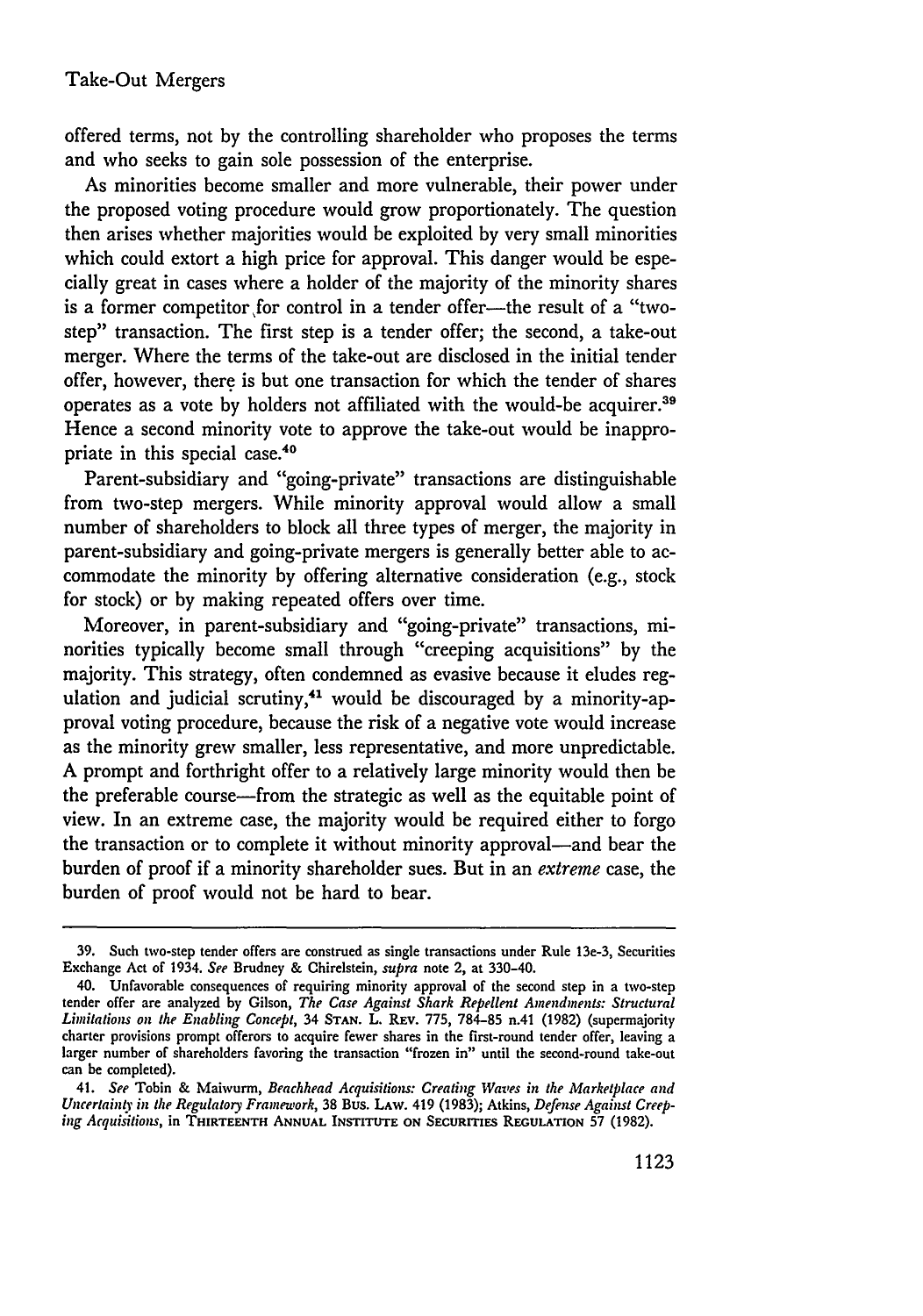## *C. Improving Valuation*

Minority approval would motivate minority shareholders to estimate the value of the transaction because they would have power to determine the outcome. Without minority approval, the controlling shareholder can impose any price, so long as it is high enough to discourage minority shareholders from exercising their statutory appraisal rights or bringing suit for breach of fiduciary duty. But where the minority has power over the transaction, the controlling shareholder must estimate what price a reasonable shareholder will accept. The minority may then be prompted to make an intelligent evaluation instead of responding with the apathetic acquiescence that often characterizes shareholder ratification.<sup>42</sup> The minority shareholders face an important choice: to accept the offer and reinvest the cash in other ventures, or to reject it in hopes either that a higher offer will be forthcoming or that the retained shares will increase in value.

The controlling shareholder can be reasonably certain of acceptance only **by** offering a premium that exceeds not only the pre-merger market price of the shares but also the estimated value of the future prospects-a higher cash-out offer or continued participation-that the minority could keep open **by** voting against the cash-out price. To succeed, therefore, the controlling shareholder must distribute to the minority an amount at least equal to its collective estimate of the future value of all potentially available alternatives. Minority approval thus provides an equitable means to distribute the anticipated gains from the transaction between the controlling and minority shareholders.

Courts and commentators have urged the appointment of independent directors to bargain for the minority shareholders.<sup>43</sup> Formal negotiations between a majority shareholder and independent directors would increase

<sup>42.</sup> Brudney and Chirelstein forcefully argue that ex post shareholder ratification has little significance in demonstrating the fairness of a transaction, although they concede that "[v]oting rights do serve, however, as a conceptual premise on which to build a requirement of disclosure." Brudney **&** Chirelstein, *supra* note 2, at **300.** In terms of financial theory, "apathetic" shareholders might be regarded as taking a free ride on the research expenditures made **by** those whose actions they uncritically endorse. Since securities are fungible, the value of a security in a portfolio depends most of all on the lack of correlation of its expected returns with the expected returns of other securities in the portfolio. *See* R. **BREALEY & S. MYERS, PRINCIPLES OF CORPORATE FINANCE, 122-29 (1981); J. VAN HORNE, FINANCIAL MANAGEMENT AND POLICY** 46-50 (6th **ed. 1983). A** shareholder holding a diversified portfolio of stocks has good reason to accept any premium over market and reinvest the proceeds in some other security. *See* Easterbrook **&** Fischel, *Voting in Corporate Law,* **26** J.L. **& ECON. 395,** 420 **(1983)** ("Because of the easy availability of the exit option through the stock market, the rational strategy for dissatisfied shareholders in most cases **. . .** is to disinvest rather than **incur** costs in attempting to bring about changes through the voting process."). 43. *See* Chazen, *supra* note **6,** at 1449-50, **1466-77** (recommending use of independent negotia-

tors). The court in *Weinberger* has made the use of independent negotiators a virtual prerequisite: "Since fairness in this context can be equated to conduct **by** a theoretical, wholly independent, board of directors acting upon the matter before them it is unfortunate that this course apparently was neither considered nor pursued." 457 **A.2d** at **709** n.7 (citations omitted).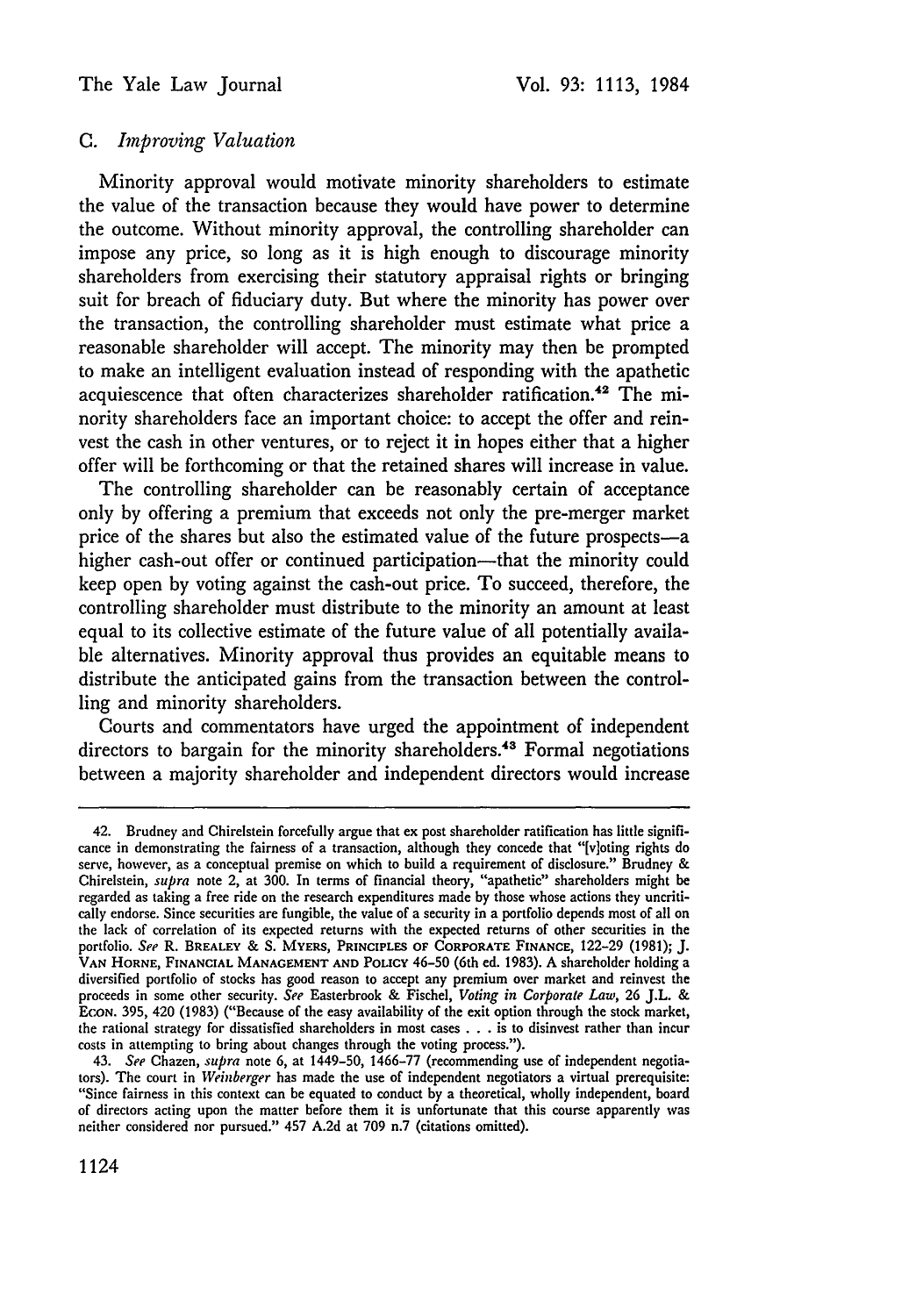the likelihood that the transaction would be well considered.<sup>44</sup> But negotiation will not necessarily result in a higher price than the controlling shareholder would unilaterally offer to dispersed and disorganized minority shareholders.45 The give-and-take of arm's-length bargaining will produce an average or compromise price that might well be lower than the marginal price needed to bring in a majority of the minority shares when each shareholder votes independently.<sup>46</sup> If minority approval is required in addition to negotiation, the negotiated price will be higher whenever a compromise price appears too low to bring in the last necessary share. Thus, minority approval and negotiation together are more effective in ensuring a fair and valid result than either alone.<sup>47</sup>

The minority's vote is important not merely as a concession to shareholders' rights of ownership and participation, but also as a means to establish value under uncertainty in the marketplace. If the minority's approval is not sought, or if it is invalidated by a subsequent finding of fraud or misrepresentation, the court will need to determine whether the

The tender offer's success will depend on the demand of the last necessary shareholder. The higher cost of tender offers should reflect the tendency for individual shareholders bargaining separately to demand more in the aggregate than an objective appraisal of the value of the corporation would justify **. .** . [or than] might be determined in arm's-length negotiations.

Toms, *supra* note 13, at 557-58 (footnotes omitted).

47. If arm's-length negotiation is employed as an alternative to minority approval, the result might be to relax the disclosure requirement and thus permit a divergence of state from federal standards of fairness. The *Weinberger* opinion can be read to imply that a controlling shareholder who negotiates at arm's length with independent representatives of the minority shareholders no longer has fiduciary duties to them and need not disclose his assessment of the transaction's value. 457 A.2d at 710-11 ("individuals who act in a dual capacity as directors of two corporations, one of whom is parent and the other subsidiary, owe the same duty of good management to both corporations, and *in the absence of an independent negotiating structure.* **. .** this duty is to be exercised in light of what is best for both companies"; the duty includes the requirement of "complete candor") (emphasis added). The court condemned the defendant in *Weinberger* for failing to disclose to the minority an internal memorandum, prepared by two dual directors for the sole use of defendant, which indicated that the defendant had been willing to pay four dollars per share more than it offered to the minority. Information about a party's reservation price is usually concealed in arm's-length bargaining.

<sup>44.</sup> The contrary impression of haste, carelessness, and mere neglect of minority interests has been fatal to disputed transactions. Most recently, the court in Weinberger v. UOP, Inc., 457 A.2d at 712, found that the defendant had rushed the merger and failed to give its terms careful consideration.

<sup>45.</sup> Chazen points out that a controlling shareholder in arm's-length negotiations will generally pay a lower price per share for the company's publicly-held shares than an outside buyer would pay for the entire company, because the outsider would have to pay a control premium. Chazen, *supra* note 6, at 1468. When a merger requires minority approval, the minority has a degree of control, and therefore may command a higher price than would be paid to a minority lacking control. This premium is an adequate proxy for the minority's rightful share of the gains expected from the merger.

<sup>46.</sup> The price demanded by the last shareholder necessary to assemble a majority of the minority must be paid to all of the shareholders who would have accepted a lower price as well as to those who would have held out for a higher price. The average price will be lower than the marginal price if the holdouts (who are usually individual investors) have fewer shares than other shareholders who are willing to accept any price that would make them marginally better off. (This result is likely if a large number of the shares are held by institutional investors with large, diversified portfolios, whose transaction costs are relatively low; such investors are the most likely to accept a low cash premium over market and reinvest in other securities.) In this respect, minority approval of a take-out would resemble a successful tender offer: